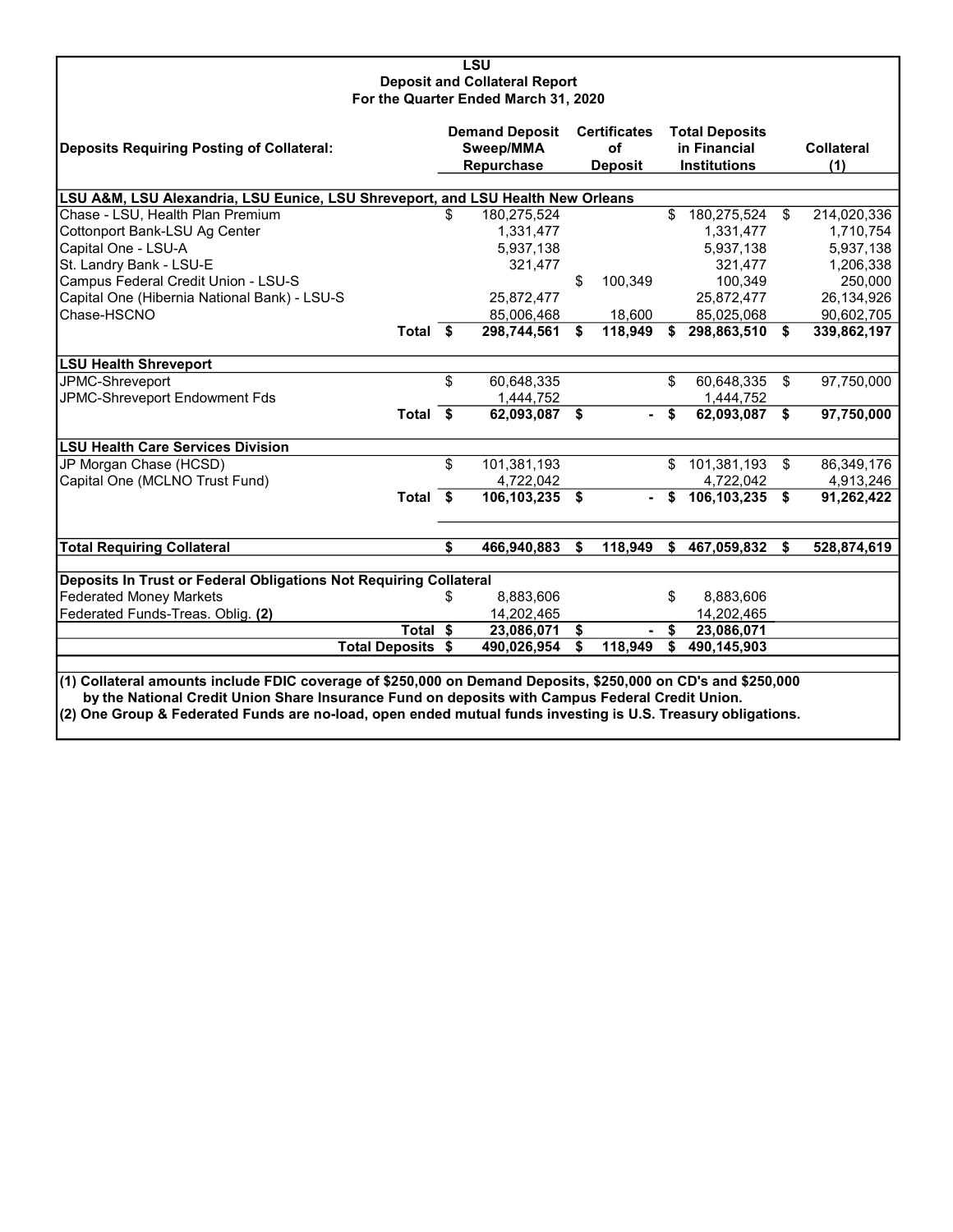## LSU Investment Summary For the Quarter Ended March 31, 2020

|                                           | As of 7/1/2019                 |                                | As of 9/30/2019     | As of 12/31/2019 |                     |                 | As of 3/31/2020     | As of 06/30/2020 |                     |  |
|-------------------------------------------|--------------------------------|--------------------------------|---------------------|------------------|---------------------|-----------------|---------------------|------------------|---------------------|--|
| <b>Fund Description</b>                   | Value                          | Cost                           | <b>Market Value</b> | Cost             | <b>Market Value</b> | Cost            | <b>Market Value</b> | Cost             | <b>Market Value</b> |  |
| <b>Current Funds</b>                      |                                |                                |                     |                  |                     |                 |                     |                  |                     |  |
| Cash/Sweeps                               | \$306.865.611                  | \$433.998.088                  | \$433,998,088       | \$323,677,143    | \$323.677.143       | \$460,774,089   | \$460,774,089       | \$0              | \$0                 |  |
| Money Market Accounts/Repos (A)           | \$0                            | \$3,584,799                    | \$3,584,799         | \$4,971,472      | \$4,971,472         | \$12,947,030    | \$12,947,030        | \$0              | \$0                 |  |
| Certificates of Deposit                   | \$100,364                      | \$100,364                      | \$100,364           | \$100,353        | \$100,353           | \$100,349       | \$100,349           | \$0              | \$0                 |  |
| <b>Treasury Notes</b>                     | \$21,227,616                   | \$24,248,173                   | \$25,076,720        | \$26,315,466     | \$27,045,469        | \$32,516,052    | \$34,117,320        | \$0              | \$0                 |  |
| Agency Securities (B)                     | \$126,643,680                  | \$106,921,423                  | \$107,507,611       | \$88,146,816     | \$87,974,002        | \$59,294,365    | \$60,481,177        | \$0              | \$0                 |  |
| Mortgaged Backed Securities               | \$21,114,859                   | \$20,134,112                   | \$20,172,349        | \$18,144,630     | \$18,103,391        | \$44,296,721    | \$44,970,295        | \$0              | $\overline{\$0}$    |  |
| Equity Securities (C)                     | \$76,045                       | \$0                            | \$72,202            | \$0              | \$78,035            | \$0             | \$46,803            | \$0              | $\ddot{\$0}$        |  |
| <b>Bond Mutual Funds</b>                  | \$44,637,463                   | \$46,697,531                   | \$44,946,666        | \$46,697,531     | \$45,054,888        | \$0             | \$0                 | \$0              | \$0                 |  |
| Municipal Bonds (E)                       | \$71,084,957                   | \$85,629,362                   | \$84,109,370        | \$89,832,775     | \$87,094,598        | \$109,137,709   | \$107,326,407       | \$0              | \$0                 |  |
| Corporate Bonds (D)                       | \$182,155,503                  | \$181,683,271                  | \$184,810,343       | \$196,587,679    | \$199,478,635       | \$181,917,728   | \$181,288,923       | \$0              | \$0                 |  |
| Total                                     | \$773,906,098                  | \$902,997,123                  | \$904,378,512       | \$794,473,865    | \$793,577,986       | \$914,867,303   | \$915,793,150       | \$0              | \$0                 |  |
| Endowment Funds                           |                                |                                |                     |                  |                     |                 |                     |                  |                     |  |
| Cash/Sweeps                               | \$2,155,226                    | \$1,608,982                    | \$1,608,982         | \$1,492,752      | \$1,492,752         | \$1,444.752     | \$1,444,752         | \$0              | \$0                 |  |
| Money Market Accounts/Repos (A)           | \$0                            | \$1,319,073                    | \$1,319,073         | \$1,028,658      | \$1,028,658         | \$926,083       | \$926,083           | \$0              | \$0                 |  |
| Certificates of Deposit                   | \$18,600                       | \$18,600                       | \$18,600            | \$18,600         | \$18,600            | \$18,600        | \$18,600            | \$0              | \$0                 |  |
| Agency Securities (B)                     | \$2,458,460                    | \$2,060,880                    | \$2,066,080         | \$2,060,880      | \$2,048,155         | \$549,305       | \$599,600           | \$0              | \$0                 |  |
| Mortgaged Backed Securities               | \$2,061,535                    | \$1,763,865                    | \$1,801,620         | \$1,759,270      | \$1,774,993         | \$1,507,120     | \$1,601,664         | \$0              | \$0                 |  |
| Equity Securities (C)                     | \$11,033,662                   | \$2,313,179                    | \$9,649,612         | \$5,237,760      | \$10,299,635        | \$5,144,962     | \$8,400,969         | \$0              | $\overline{\$0}$    |  |
| Mutual Funds                              | \$62,469,830                   | \$57,440,989                   | \$63,561,655        | \$58,316,169     | \$65,706,042        | \$58,987,652    | \$60,679,801        | \$0              | \$0                 |  |
| Municipal Bonds (E)                       | \$3,160,443                    | \$3,144,095                    | \$3,184,648         | \$3,144,095      | \$3,151,660         | \$2,993,128     | \$3,067,348         | \$0              | \$0                 |  |
| Corporate Bonds (D)                       | \$9,703,121                    | \$10,847,437                   | \$11,139,224        | \$10,847,437     | \$11,144,007        | \$10,352,237    | \$10,246,412        | \$0              | \$0                 |  |
| Total                                     | \$93,060,877                   | \$80,517,100                   | \$94,349,494        | \$83,905,621     | \$96,664,502        | \$81,923,839    | \$86,985,229        | \$0              | \$0                 |  |
| Other Funds                               |                                |                                |                     |                  |                     |                 |                     |                  |                     |  |
| Cash/Sweeps                               | \$4,042,419                    | \$4,193,473                    | \$4,193,473         | \$4,572,877      | \$4,572,877         | \$4,722,042     | \$4,722,042         | \$0              | \$0                 |  |
| Money Market Accounts/Repos (A)           | \$32,544,793                   | \$10,393,745                   | \$10,393,745        | \$16,353,955     | \$16,353,955        | \$9,212,958     | \$9,212,958         | \$0              | \$0                 |  |
| Agency Securities (B)                     | \$644,873                      | \$625,500                      | \$650,631           | \$0              | \$0                 | \$0             | \$0                 | \$0              | \$0                 |  |
| Equity Securities (C)                     | \$380,085                      | \$0                            | \$350,226           | \$0              | \$346,109           | \$0             | \$188,331           | \$0              | \$0                 |  |
| Total                                     | \$37,612,170                   | \$15,212,718                   | \$15,588,075        | \$20,926,832     | \$21,272,941        | \$13,935,000    | \$14,123,331        | \$0              | \$0                 |  |
| <b>Grand Total</b>                        | \$904,579,145                  | \$998,726,941                  | \$1,014,316,081     | \$899.306.318    | \$911,515,429       | \$1.010.726.142 | \$1,016,901,710     | \$0              | \$0                 |  |
| <b>Deposits in Financial Institutions</b> |                                |                                |                     |                  |                     |                 |                     |                  |                     |  |
| Total Cash/Sweeps/MMA/Repos               | \$345.608.049                  | \$455,098,160                  | \$455,098,160       | \$352,096,857    | \$352,096.857       | \$490,026,954   | \$490,026,954       | \$0              | \$0                 |  |
| <b>Total Certificates of Deposit</b>      | \$118,964                      | \$118,964                      | \$118,964           | \$118,953        | \$118,953           | \$118,949       | \$118,949           | \$0              | \$0                 |  |
| <b>Total Deposits</b>                     | \$345,727,013                  | \$455,217,124                  | \$455,217,124       | \$352,215,810    | \$352,215,810       | \$490,145,903   | \$490,145,903       | \$0              | \$0                 |  |
| <b>Other Investments</b>                  |                                |                                |                     |                  |                     |                 |                     |                  |                     |  |
| <b>Treasury Notes</b>                     | \$21,227,616                   | \$24,248,173                   | \$25,076,720        | \$26,315,466     | \$27,045,469        | \$32,516,052    | \$34,117,320        | \$0              | \$0                 |  |
| Agency Securities (B)                     | \$129,747,013                  | \$109,607,803                  | \$110,224,322       | \$90,207,696     | \$90,022,157        | \$59,843,670    | \$61,080,777        | \$0              | \$0                 |  |
| Mortgaged Backed Securities               | \$23,176,394                   | \$21,897,977                   | \$21,973,969        | \$19,903,900     | \$19,878,384        | \$45,803,841    | \$46,571,959        | \$0              | \$0                 |  |
| Equity Securities (C)                     | \$11,489,792                   | \$2,313,179                    | \$10,072,040        | \$5,237,760      | \$10,723,779        | \$5,144,962     | \$8,636,103         | \$0              | \$0                 |  |
| <b>Bond Mutual Funds</b>                  | \$44,637,463                   | \$46,697,531                   | \$44,946,666        | \$46,697,531     | \$45,054,888        | \$0             | \$0                 | \$0              | \$0                 |  |
| Mutual Funds                              | \$62,469,830                   | \$57,440,989                   | \$63,561,655        | \$58,316,169     | \$65,706,042        | \$58,987,652    | \$60,679,801        | \$0              | \$0                 |  |
| Municipal Bonds (E)                       | \$74,245,400                   | \$88,773,457                   | \$87,294,018        | \$92,976,870     | \$90,246,258        | \$112,130,837   | \$110,393,755       | \$0              | \$0                 |  |
| Corporate Bonds (D)                       | \$191,858,624                  | \$192,530,708                  | \$195,949,567       | \$207,435,116    | \$210,622,642       | \$192,269,965   | \$191,535,335       | \$0              | \$0                 |  |
| <b>Total Other</b>                        | \$558,852,132                  | \$543,509,817                  | \$559,098,957       | \$547,090,508    | \$559,299,619       | \$520,580,239   | \$526,755,807       | \$0              | \$0                 |  |
| <b>Grand Total</b>                        | \$904,579,145                  | \$998,726,941                  | \$1,014,316,081     | \$899,306,318    | \$911,515,429       | \$1,010,726,142 | \$1,016,901,710     | \$0              | \$0                 |  |
| <b>LSU Paid Campuses</b>                  |                                |                                |                     |                  |                     |                 |                     |                  |                     |  |
| Current Funds                             |                                |                                |                     |                  |                     |                 |                     |                  |                     |  |
| Cash/Sweeps                               | \$145,091,212                  | \$281,630,732                  | \$281,630,732       | \$167,349,897    | \$167,349,897       | \$298,744,561   | \$298,744,561       |                  |                     |  |
| Money Market Accounts/Repos (A)           |                                | \$3,584,799                    | \$3,584,799         | \$4,971,472      | \$4,971,472         | \$12,947,030    | \$12,947.030        |                  |                     |  |
| Certificates of Deposit                   | \$100.364                      | \$100,364                      | \$100,364           | \$100,353        | \$100,353           | \$100,349       | \$100.349           |                  |                     |  |
| CMO's                                     |                                |                                |                     |                  |                     | \$13,883,260    | \$13,740,757        |                  |                     |  |
| Agency Securities (B)                     | \$118,806,417                  | \$101,418,244                  | \$102,014,148       | \$85,895,728     | \$85,726,292        | \$53,144,200    | \$54,366,700        |                  |                     |  |
| Mortgaged Backed Securities               | \$21,073,826                   | \$20,091,807                   | \$20,131,885        | \$18,102,737     | \$18,063,391        | \$44,255,249    | \$44,930,970        |                  |                     |  |
| Equity Securities (C)                     | \$76,045                       |                                | \$72,202            |                  | \$78,035            |                 | \$46,803            |                  |                     |  |
| <b>Bond Mutual Funds</b>                  | \$44,637,463                   | \$46,697,531                   | \$44,946,666        | \$46,697,531     | \$45,054,888        |                 |                     |                  |                     |  |
| Municipal Bonds (E)                       | \$56,657,029                   | \$75,176,005                   | \$73,582,342        | \$81,507,614     | \$78,732,379        | \$101,436,079   | \$99,575,181        |                  |                     |  |
| Corporate Bonds (D)<br>Total              | \$158,183,933<br>\$544,626,289 | \$158,430,493<br>\$687,129,975 | \$160,716,063       | \$171,250,270    | \$173,350,765       | \$151,701,234   | \$150,164,423       | \$0              | \$0                 |  |
|                                           |                                |                                | \$686,779,201       | \$575,875,602    | \$573,427,472       | \$676,211,962   | \$674,616,774       |                  |                     |  |
| Endowment Funds                           |                                |                                |                     |                  |                     |                 |                     |                  |                     |  |
| Money Market Accounts/Repos (A)           |                                | \$1,319,073                    | \$1,319,073         | \$1,028,658      | \$1,028,658         | \$926,083       | \$926,083           |                  |                     |  |
| <b>Certificates of Deposit</b>            | \$18,600                       | \$18,600                       | \$18,600            | \$18,600         | \$18,600            | \$18,600        | \$18,600            |                  |                     |  |
| Agency Securities (B)                     | \$2,458,460                    | \$2,060,880                    | \$2,066,080         | \$2,060,880      | \$2,048,155         | \$549,305       | \$599,600           |                  |                     |  |
| Mortgaged Backed Securities               | \$2,061,535                    | \$1,763,865                    | \$1,801,620         | \$1,759,270      | \$1,774,993         | \$1,507,120     | \$1,601,664         |                  |                     |  |
| Equity Securities (C)                     | \$11,015,092                   | \$2,305,529                    | \$9,629,843         | \$5,230,110      | \$10,279,693        | \$5,137,312     | \$8,384,093         |                  |                     |  |
| <b>Municipal Bonds</b>                    | \$3,160,443                    | \$3,144,095                    | \$3,184,648         | \$3,144,095      | \$3,151,660         | \$2,993,128     | \$3,067,348         |                  |                     |  |
| Corporate Bonds (D)                       | \$9,703,121                    | \$10,847,437                   | \$11,139,224        | \$10,847,437     | \$11,144,007        | \$10,352,237    | \$10,246,412        |                  |                     |  |
| Total                                     | \$28,417,251                   | \$21,459,479                   | \$29,159,088        | \$24,089,050     | \$29,445,766        | \$21,483,785    | \$24,843,800        | \$0              | \$0                 |  |
| Other Funds                               |                                |                                |                     |                  |                     |                 |                     |                  |                     |  |
| Money Market Accounts/Repos (A)           | \$23,776,969                   | \$1,579,236                    | \$1,579,236         | \$7,501,788      | \$7,501,788         | \$329,352       | \$329,352           |                  |                     |  |
| Agency Securities (B)                     | \$644,873                      | \$625,500                      | \$650,631           |                  |                     |                 |                     |                  |                     |  |
| Total                                     | \$24,421,842                   | \$2,204,736                    | \$2,229,867         | \$7,501,788      | \$7,501,788         | \$329,352       | \$329,352           | \$0              | \$0                 |  |
| <b>Grand Total</b>                        | \$597,465,382                  | \$710,794,190                  | \$718,168,156       | \$607,466,440    | \$610,375,026       | \$698,025,099   | \$699,789,926       | \$0              | \$0                 |  |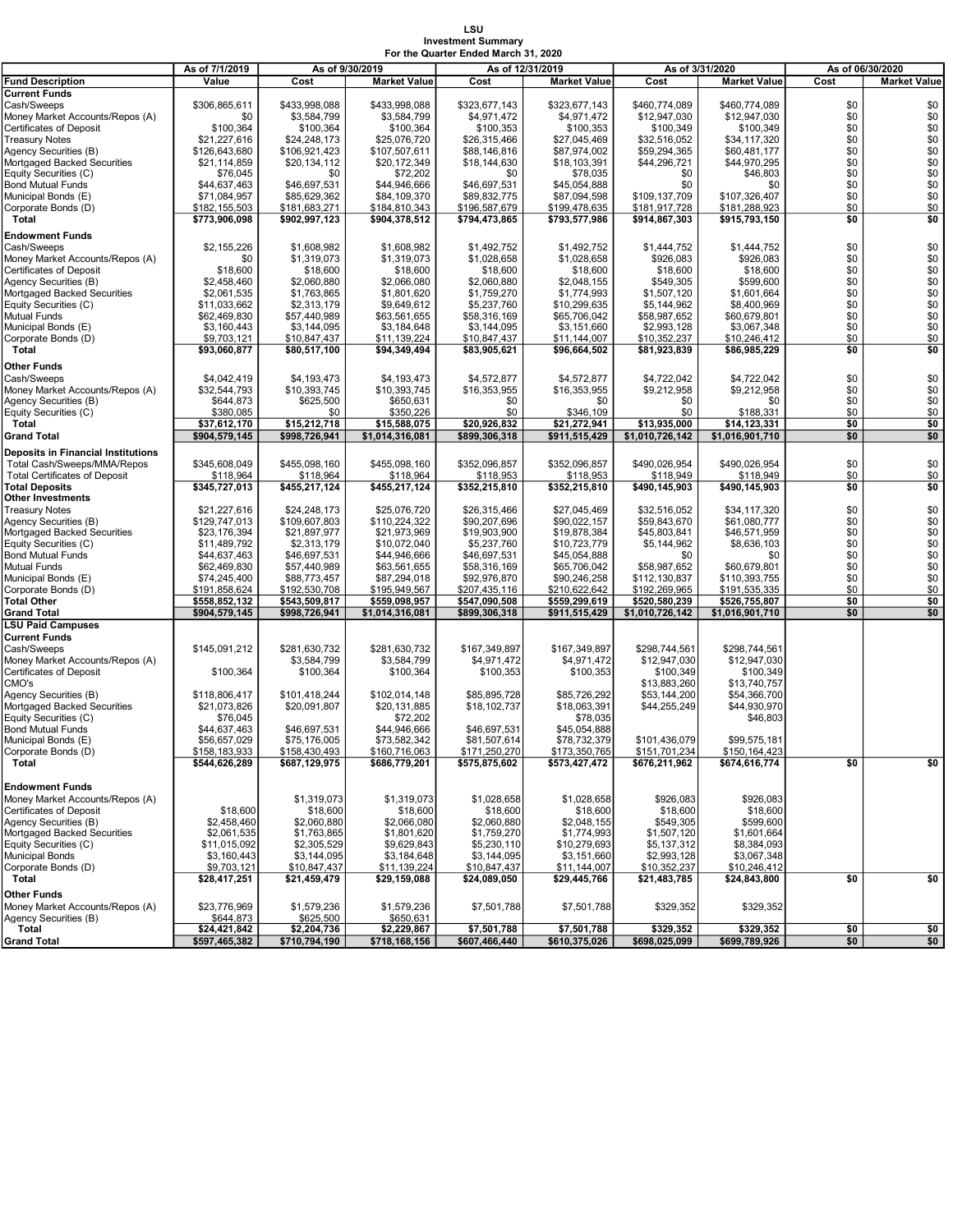|                                 |                |                 |                     | For the Quarter Ended March 31, 2020 |                     |                 |                     |                  |                     |
|---------------------------------|----------------|-----------------|---------------------|--------------------------------------|---------------------|-----------------|---------------------|------------------|---------------------|
|                                 | As of 7/1/2019 | As of 9/30/2019 |                     | As of 12/31/2019                     |                     | As of 3/31/2020 |                     | As of 06/30/2020 |                     |
| <b>Fund Description</b>         | Value          | Cost            | <b>Market Value</b> | Cost                                 | <b>Market Value</b> | Cost            | <b>Market Value</b> | Cost             | <b>Market Value</b> |
| <b>LSU Health Shreveport</b>    |                |                 |                     |                                      |                     |                 |                     |                  |                     |
| <b>Current Funds</b>            |                |                 |                     |                                      |                     |                 |                     |                  |                     |
| Cash/Sweeps S.                  | \$89.889.498   | \$70.683.655    | \$70.683.655        | \$46.996.658                         | \$46,996,658        | \$60,648,335    | \$60,648,335        |                  |                     |
| Cash/Sweeps                     | \$89,889,498   | \$70,683,655    | \$70,683,655        | \$46,996,658                         | \$46,996,658        | \$60,648,335    | \$60,648,335        | \$0              | \$0                 |
| Money Market Accounts/Repos (A) |                |                 |                     |                                      |                     |                 |                     |                  |                     |
| Treasury Notes (B)              | \$21.227.616   | \$24.248.173    | \$25.076.720        | \$26.315.466                         | \$27,045,469        | \$32,516,052    | \$34,117,320        |                  |                     |
| Agency Securities (B)           | \$7,837,263    | \$5,503,179     | \$5,493,463         | \$2,251,088                          | \$2,247,710         | \$6,150,165     | \$6,114,477         |                  |                     |
| Mortgaged Backed Securities (B) | \$41.033       | \$42,305        | \$40,464            | \$41.893                             | \$40,000            | \$41,472        | \$39.325            |                  |                     |
| Municipal Bonds (E)             | \$14,427,928   | \$10,453,357    | \$10,527,028        | \$8,325,161                          | \$8,362,219         | \$7,701,630     | \$7,751,226         |                  |                     |
| Corporate Bonds (D)             | \$23.971.570   | \$23,252,778    | \$24,094,280        | \$25,337,409                         | \$26,127,870        | \$30,216,494    | \$31,124,500        |                  |                     |
| <b>Total</b>                    | \$157,394,908  | \$134.183.447   | \$135,915,610       | \$109.267.675                        | \$110,819,926       | \$137.274.148   | \$139,795,183       | $\overline{50}$  | 50                  |
| Endowment Funds                 |                |                 |                     |                                      |                     |                 |                     |                  |                     |
| Cash/Sweeps                     | \$2,155,226    | \$1,608,982     | \$1,608,982         | \$1,492,752                          | \$1,492,752         | \$1,444,752     | \$1,444,752         |                  |                     |
| Equity Securities (C)           | \$18,570       | \$7,650         | \$19,769            | \$7,650                              | \$19.942            | \$7,650         | \$16,876            |                  |                     |
| Mutual Funds                    | \$62.469.830   | \$57,440,989    | \$63.561.655        | \$58,316,169                         | \$65,706,042        | \$58,987,652    | \$60,679,801        |                  |                     |
| <b>Total</b>                    | \$64,643,626   | \$59,057,621    | \$65,190,406        | \$59,816,571                         | \$67,218,736        | \$60,440,054    | \$62,141,429        | \$0              | \$0                 |
| <b>Grand Total</b>              | \$222.038.534  | \$193.241.068   | \$201.106.016       | \$169.084.246                        | \$178.038.662       | \$197.714.202   | \$201.936.612       | \$0              | \$0                 |
| <b>LSU HCSD</b>                 |                |                 |                     |                                      |                     |                 |                     |                  |                     |
| <b>Current Funds</b>            |                |                 |                     |                                      |                     |                 |                     |                  |                     |
| Cash/Sweeps                     | \$71.884.901   | \$81.683.701    | \$81.683.701        | \$109,330,588                        | \$109.330.588       | \$101.381.193   | \$101.381.193       |                  |                     |
| <b>Total</b>                    | \$71,884,901   | \$81.683.701    | \$81.683.701        | \$109.330.588                        | \$109.330.588       | \$101.381.193   | \$101.381.193       | \$0              | \$0                 |
| Other Funds                     |                |                 |                     |                                      |                     |                 |                     |                  |                     |
| Cash/Sweeps                     | \$4,042,419    | \$4,193,473     | \$4,193,473         | \$4,572,877                          | \$4,572,877         | \$4,722,042     | \$4,722,042         |                  |                     |
| Money Market Accounts/Repos (A) | \$8,767,824    | \$8,814,509     | \$8,814,509         | \$8,852,167                          | \$8,852,167         | \$8,883,606     | \$8,883,606         |                  |                     |
| Equity Securities (C)           | \$380,085      |                 | \$350.226           |                                      | \$346,109           |                 | \$188,331           |                  |                     |
| <b>Total</b>                    | \$13,190,328   | \$13,007,982    | \$13,358,208        | \$13,425,044                         | \$13,771,153        | \$13,605,648    | \$13,793,979        | \$0              | \$0                 |
| <b>Grand Total</b>              | \$85,075,229   | \$94,691,683    | \$95,041,909        | \$122,755,632                        | \$123,101,741       | \$114,986,841   | \$115,175,172       | \$0              | \$0                 |
|                                 |                |                 |                     |                                      |                     |                 |                     |                  |                     |
| <b>System Total</b>             | \$904,579,145  | \$998,726,941   | \$1,014,316,081     | \$899,306,318                        | \$911,515,429       | \$1,010,726,142 | \$1,016,901,710     | \$0              | \$0                 |

LSU Investment Summary

\* Negative balance in the cash/Sweeps section of the current funds does not respresent an actual negative bank balance, rather it represents a timing difference of the allocation of the current funds.<br>\*\* Small endowment fu

\*\*\* LSU Paid Campuses include the following: LSU, LSU Ag Center, LSUA, LSUE, LSUS, LSU Health New Orleans, and the LSU Pennington Biomedical Research Center.

BENCHMARK NOTES (Example Only) (A) Benchmarked against 90 day T-Bill

(B) Benchmarked against Barclay's US Agg Bond TR USD

(C) US equities benchmarked against Russell 3000 and international against MSCI emerging markets (D) Benchmarked against XYZ (E) Benchmarked against XYZ

Disclaimer: Pursuant to PM-9, corporate bonds/notes only available for investment beginning 7-1-2011. Louisiana law provides for restrictions on maturity and allocation and may effect benchmark comparisons.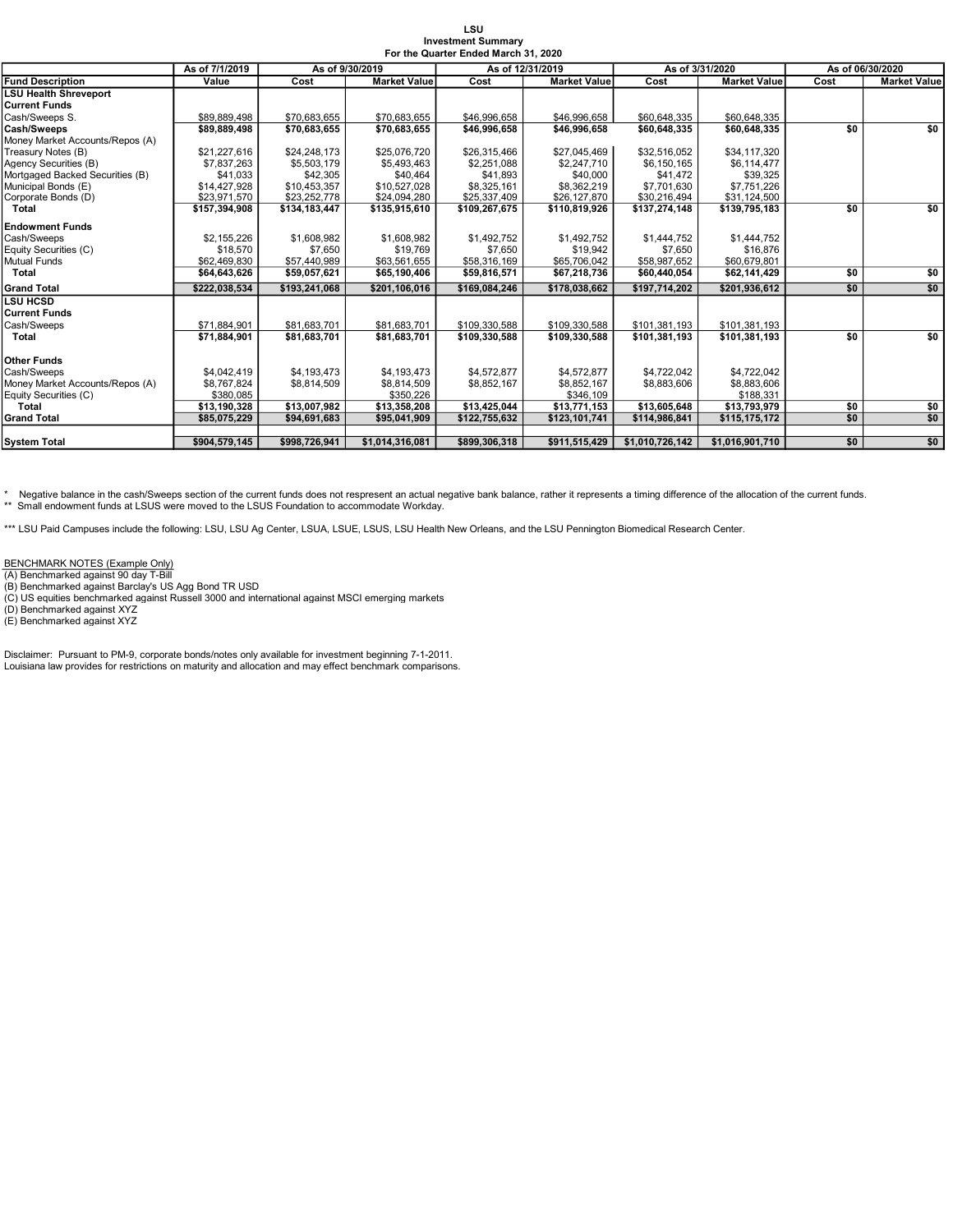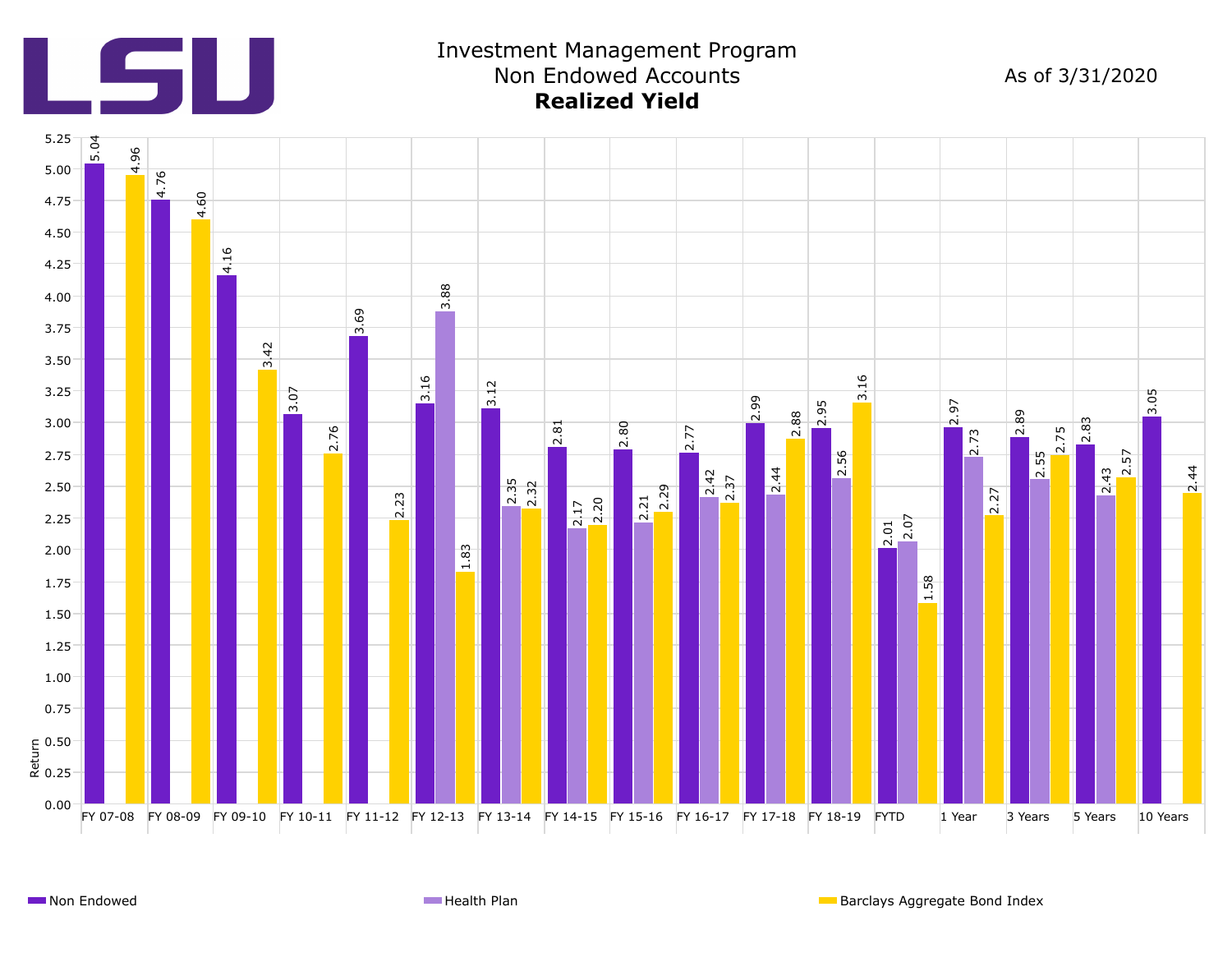

**Non Endowed Health Plan Barclays Aggregate Bond Index Health Plan** Barclays Aggregate Bond Index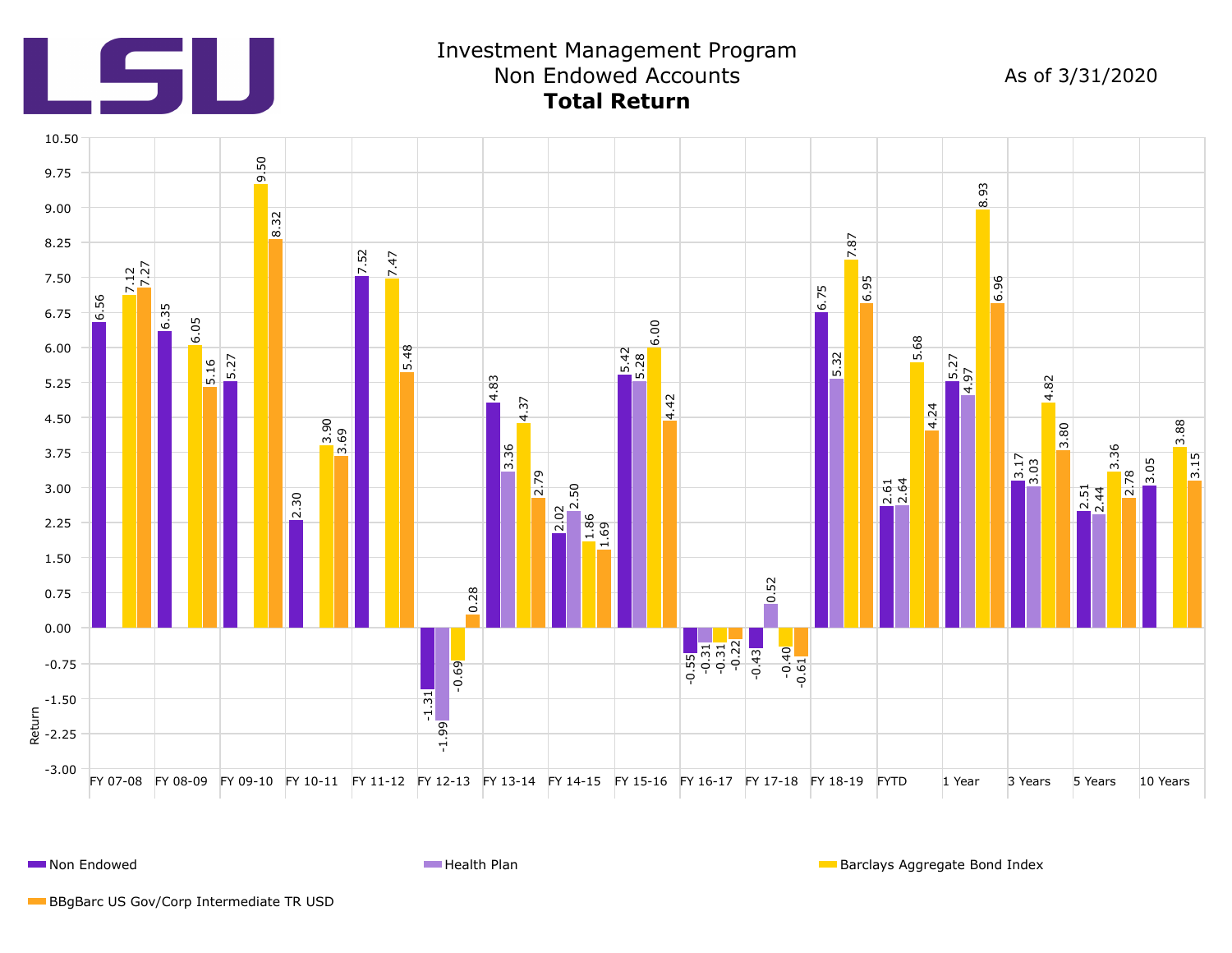## **Performance Relative to Peer Group**



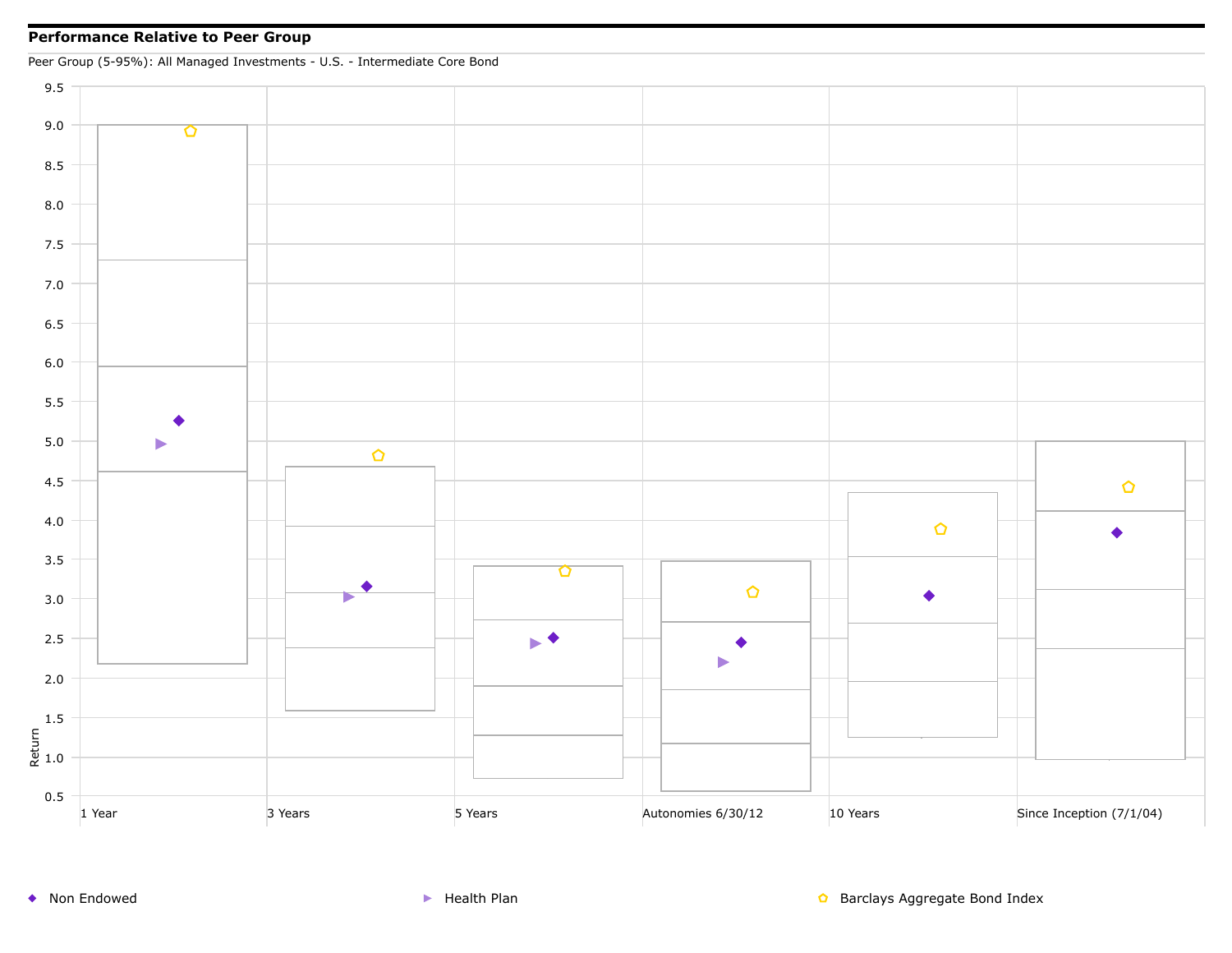

Endowment **Endowed Benchmark** Communication Communication Communication Communication Communication Communication Communication Communication Communication Communication Communication Communication Communication Communicat